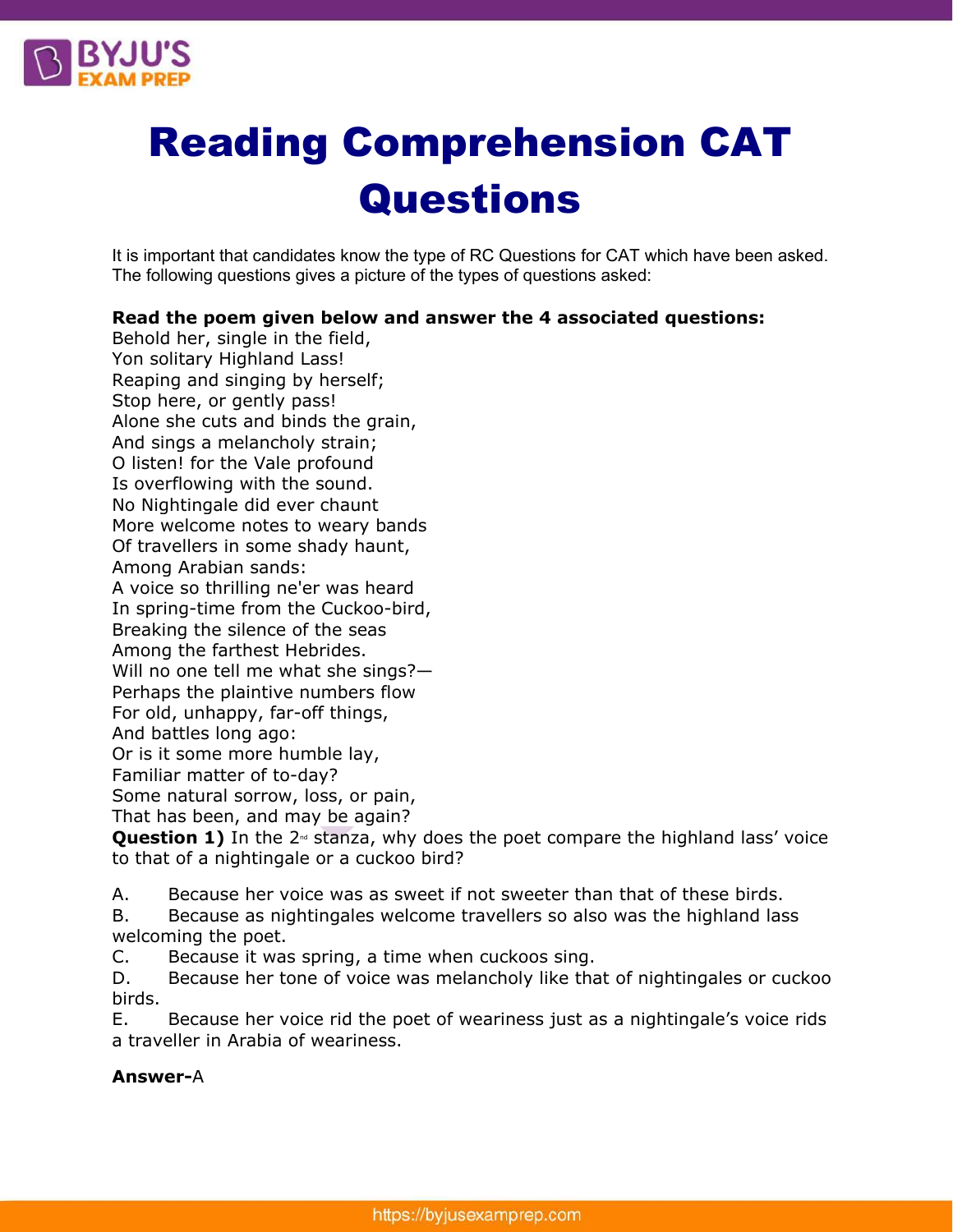

## **Solution**

The highland lass' voice has been compared to two birds. Therefore, we can immediately eliminate options B and C. In each of these options only one comparison has been made.

We cannot determine from the passage that the poet was tired. Eliminate option E.

Option D contradicts the poem. The second stanza does not describe the voices of the two birds as being melancholic. Eliminate option D.

Hence, the correct answer is option A.

**Question 2)**Which of the following statements will the poet agree with the MOST?

A. The Poet was not very receptive to the highland lass's singing and gently passed on.

B. The Poet was overwhelmed with emotion at hearing the highland lass' voice.

C. The Poet could comprehend the meaning of her song by the lyrics.

D. The Poet could figure out that the highland lass' sad tone was due to unrequited love.

E. The Poet could see that the highland lass' was as pretty as her voice.

#### **Answer-**B

## **Solution**

Option A contradicts the entire poem. Eliminate option A.

Refer to the first line of stanza 3, "Will no one tell me what she sings?" Thus, it can be easily inferred that the poet could not understand the lyrics. Eliminate option C.

In the third stanza the poet makes many guesses as to the reason for the highland lass' melancholy tone. That means he does not know the reason for her sad tone. Eliminate option D.

Option E cannot be determined from the passage to be true or not as the poet has not described the highland lass in any detail. Eliminate option E.

Refer to the extract, "O listen! for the Vale profound Is overflowing with the sound. No Nightingale did ever chaunt More welcome notes to weary bands Of travellers in some shady haunt, Among Arabian sands: A voice so thrilling ne'er was heard In spring-time from the Cuckoo-bird, Breaking the silence of the seas Among the farthest Hebrides." From this extract, we can safely assume that the

poet was overwhelmed with emotion at hearing the highland lass' voice.